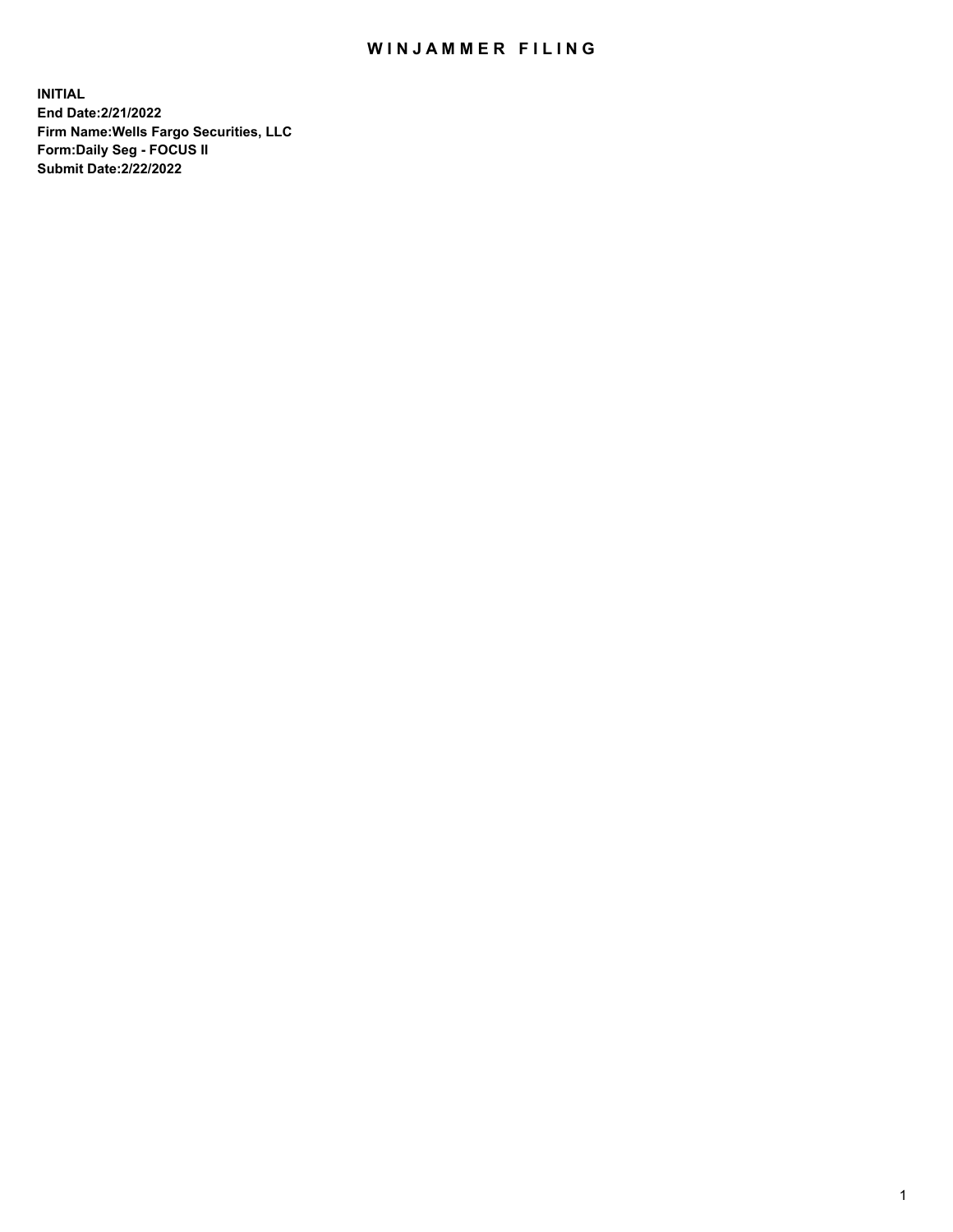**INITIAL End Date:2/21/2022 Firm Name:Wells Fargo Securities, LLC Form:Daily Seg - FOCUS II Submit Date:2/22/2022 Daily Segregation - Cover Page**

| Name of Company                                                                                                       | <b>Wells Fargo Securities LLC</b> |
|-----------------------------------------------------------------------------------------------------------------------|-----------------------------------|
| <b>Contact Name</b>                                                                                                   | <b>James Gnall</b>                |
|                                                                                                                       |                                   |
| <b>Contact Phone Number</b>                                                                                           | 917-699-6822                      |
|                                                                                                                       |                                   |
| <b>Contact Email Address</b>                                                                                          | james.w.gnall@wellsfargo.com      |
|                                                                                                                       |                                   |
| FCM's Customer Segregated Funds Residual Interest Target (choose one):                                                |                                   |
| a. Minimum dollar amount: ; or                                                                                        | 115,000,000                       |
| b. Minimum percentage of customer segregated funds required:% ; or                                                    | <u>0</u>                          |
| c. Dollar amount range between: and; or                                                                               | 00                                |
| d. Percentage range of customer segregated funds required between:% and%.                                             | 00                                |
| FCM's Customer Secured Amount Funds Residual Interest Target (choose one):                                            |                                   |
| a. Minimum dollar amount: ; or                                                                                        | 30,000,000                        |
| b. Minimum percentage of customer secured funds required:%; or                                                        | <u>0</u>                          |
| c. Dollar amount range between: and; or                                                                               | 00                                |
| d. Percentage range of customer secured funds required between: % and %.                                              | 0 <sub>0</sub>                    |
|                                                                                                                       |                                   |
| FCM's Cleared Swaps Customer Collateral Residual Interest Target (choose one):                                        |                                   |
| a. Minimum dollar amount: ; or                                                                                        | 355,000,000                       |
| b. Minimum percentage of cleared swaps customer collateral required:% ; or<br>c. Dollar amount range between: and; or | <u>0</u>                          |
| d. Percentage range of cleared swaps customer collateral required between:% and%.                                     | <u>00</u><br>00                   |
|                                                                                                                       |                                   |

Attach supporting documents CH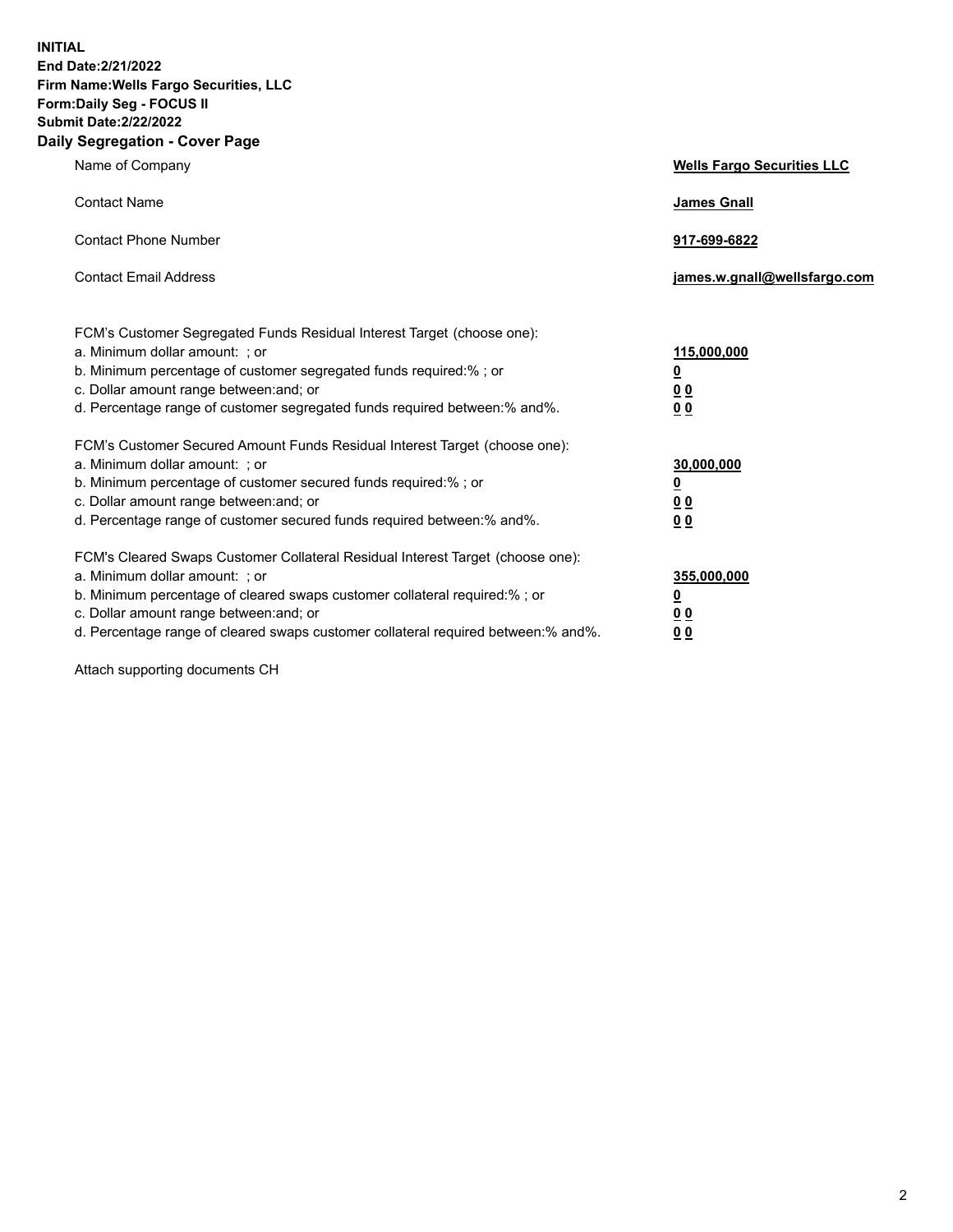**INITIAL End Date:2/21/2022 Firm Name:Wells Fargo Securities, LLC Form:Daily Seg - FOCUS II Submit Date:2/22/2022**

## **Daily Segregation - Secured Amounts**

|                 | Foreign Futures and Foreign Options Secured Amounts                                         |                                   |
|-----------------|---------------------------------------------------------------------------------------------|-----------------------------------|
|                 | Amount required to be set aside pursuant to law, rule or regulation of a foreign            | $0$ [7305]                        |
|                 | government or a rule of a self-regulatory organization authorized thereunder                |                                   |
| 1.              | Net ledger balance - Foreign Futures and Foreign Option Trading - All Customers             |                                   |
|                 | A. Cash                                                                                     | 403,858,065 [7315]                |
|                 | B. Securities (at market)                                                                   | 189,688,289 [7317]                |
| 2.              | Net unrealized profit (loss) in open futures contracts traded on a foreign board of trade   | -142,642,091 [7325]               |
| 3.              | Exchange traded options                                                                     |                                   |
|                 | a. Market value of open option contracts purchased on a foreign board of trade              | 297,420 [7335]                    |
|                 | b. Market value of open contracts granted (sold) on a foreign board of trade                | $0$ [7337]                        |
| 4.              | Net equity (deficit) (add lines 1. 2. and 3.)                                               | 451,201,683 [7345]                |
| 5.              | Account liquidating to a deficit and account with a debit balances - gross amount           | 16,408,857 [7351]                 |
|                 | Less: amount offset by customer owned securities                                            | -16,401,502 [7352] 7,355 [7354]   |
| 6.              | Amount required to be set aside as the secured amount - Net Liquidating Equity              | 451,209,038 [7355]                |
|                 | Method (add lines 4 and 5)                                                                  |                                   |
| 7.              | Greater of amount required to be set aside pursuant to foreign jurisdiction (above) or line | 451,209,038 [7360]                |
|                 | 6.                                                                                          |                                   |
|                 | FUNDS DEPOSITED IN SEPARATE REGULATION 30.7 ACCOUNTS                                        |                                   |
| 1.              | Cash in banks                                                                               |                                   |
|                 | A. Banks located in the United States                                                       | 58,821,069 [7500]                 |
|                 | B. Other banks qualified under Regulation 30.7                                              | 104,642,201 [7520] 163,463,270    |
|                 |                                                                                             | [7530]                            |
| 2.              | Securities                                                                                  |                                   |
|                 | A. In safekeeping with banks located in the United States                                   | 255,048,445 [7540]                |
|                 | B. In safekeeping with other banks qualified under Regulation 30.7                          | 0 [7560] 255,048,445 [7570]       |
| 3.              | Equities with registered futures commission merchants                                       |                                   |
|                 | A. Cash                                                                                     | -14,733,873 [7580]                |
|                 | <b>B.</b> Securities                                                                        | 44,735,808 [7590]                 |
|                 | C. Unrealized gain (loss) on open futures contracts                                         | 43,869,186 [7600]                 |
|                 | D. Value of long option contracts                                                           | 20 [7610]                         |
|                 | E. Value of short option contracts                                                          | 0 [7615] <b>73,871,141</b> [7620] |
| 4.              | Amounts held by clearing organizations of foreign boards of trade                           |                                   |
|                 | A. Cash                                                                                     | $0$ [7640]                        |
|                 | <b>B.</b> Securities                                                                        | $0$ [7650]                        |
|                 | C. Amount due to (from) clearing organization - daily variation                             | $0$ [7660]                        |
|                 | D. Value of long option contracts                                                           | $0$ [7670]                        |
|                 | E. Value of short option contracts                                                          | 0 [7675] 0 [7680]                 |
| 5.              | Amounts held by members of foreign boards of trade                                          |                                   |
|                 | A. Cash                                                                                     | 357,910,143 [7700]                |
|                 | <b>B.</b> Securities                                                                        | 45,035,621 [7710]                 |
|                 | C. Unrealized gain (loss) on open futures contracts                                         | -261,320,108 [7720]               |
|                 | D. Value of long option contracts                                                           | 297,400 [7730]                    |
|                 | E. Value of short option contracts                                                          | 0 [7735] 141,923,056 [7740]       |
| 6.              | Amounts with other depositories designated by a foreign board of trade                      | $0$ [7760]                        |
| 7.              | Segregated funds on hand                                                                    | $0$ [7765]                        |
| 8.              | Total funds in separate section 30.7 accounts                                               | 634,305,912 [7770]                |
| 9.              | Excess (deficiency) Set Aside for Secured Amount (subtract line 7 Secured Statement         | 183,096,874 [7380]                |
| $\overline{10}$ | Page 1 from Line 8)                                                                         |                                   |
|                 | $\sim$ $\sim$                                                                               |                                   |

- 10. Management Target Amount for Excess funds in separate section 30.7 accounts **30,000,000** [7780]
- 11. Excess (deficiency) funds in separate 30.7 accounts over (under) Management Target **153,096,874** [7785]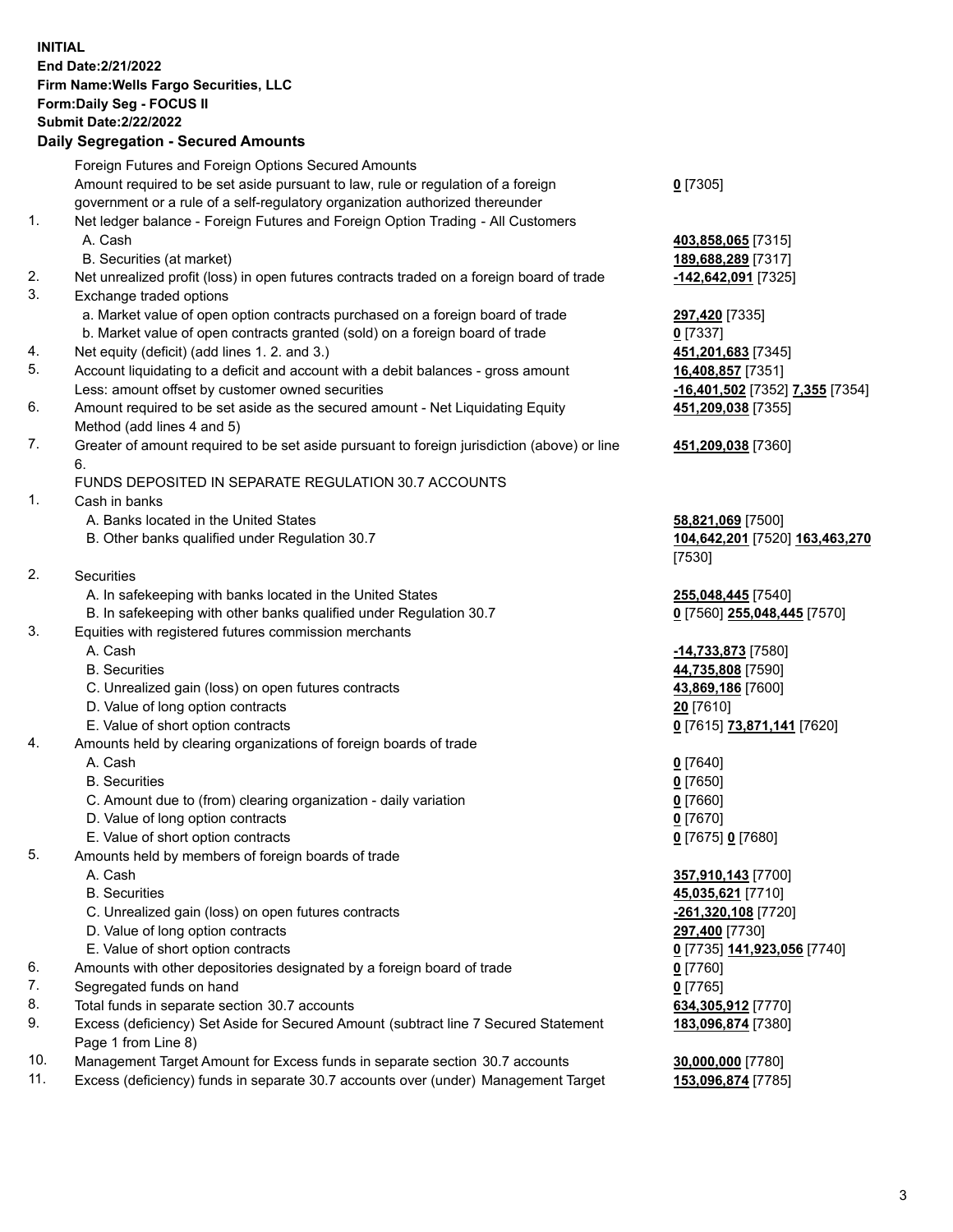**INITIAL End Date:2/21/2022 Firm Name:Wells Fargo Securities, LLC Form:Daily Seg - FOCUS II Submit Date:2/22/2022 Daily Segregation - Segregation Statement** SEGREGATION REQUIREMENTS(Section 4d(2) of the CEAct) 1. Net ledger balance A. Cash **2,706,234,340** [7010] B. Securities (at market) **1,911,259,245** [7020] 2. Net unrealized profit (loss) in open futures contracts traded on a contract market **715,953,448** [7030] 3. Exchange traded options A. Add market value of open option contracts purchased on a contract market **1,734,041,284** [7032] B. Deduct market value of open option contracts granted (sold) on a contract market **-1,601,103,316** [7033] 4. Net equity (deficit) (add lines 1, 2 and 3) **5,466,385,001** [7040] 5. Accounts liquidating to a deficit and accounts with debit balances - gross amount **87,838,556** [7045] Less: amount offset by customer securities **-87,836,650** [7047] **1,906** [7050] 6. Amount required to be segregated (add lines 4 and 5) **5,466,386,907** [7060] FUNDS IN SEGREGATED ACCOUNTS 7. Deposited in segregated funds bank accounts A. Cash **324,896,943** [7070] B. Securities representing investments of customers' funds (at market) **635,494,794** [7080] C. Securities held for particular customers or option customers in lieu of cash (at market) **82,923,547** [7090] 8. Margins on deposit with derivatives clearing organizations of contract markets A. Cash **2,867,860,037** [7100] B. Securities representing investments of customers' funds (at market) **124,275,931** [7110] C. Securities held for particular customers or option customers in lieu of cash (at market) **1,828,335,698** [7120] 9. Net settlement from (to) derivatives clearing organizations of contract markets **6,897,226** [7130] 10. Exchange traded options A. Value of open long option contracts **1,734,041,284** [7132] B. Value of open short option contracts **-1,601,103,316** [7133] 11. Net equities with other FCMs A. Net liquidating equity **0** [7140] B. Securities representing investments of customers' funds (at market) **0** [7160] C. Securities held for particular customers or option customers in lieu of cash (at market) **0** [7170] 12. Segregated funds on hand **0** [7150] 13. Total amount in segregation (add lines 7 through 12) **6,003,622,144** [7180] 14. Excess (deficiency) funds in segregation (subtract line 6 from line 13) **537,235,237** [7190] 15. Management Target Amount for Excess funds in segregation **115,000,000** [7194] **422,235,237** [7198]

16. Excess (deficiency) funds in segregation over (under) Management Target Amount Excess